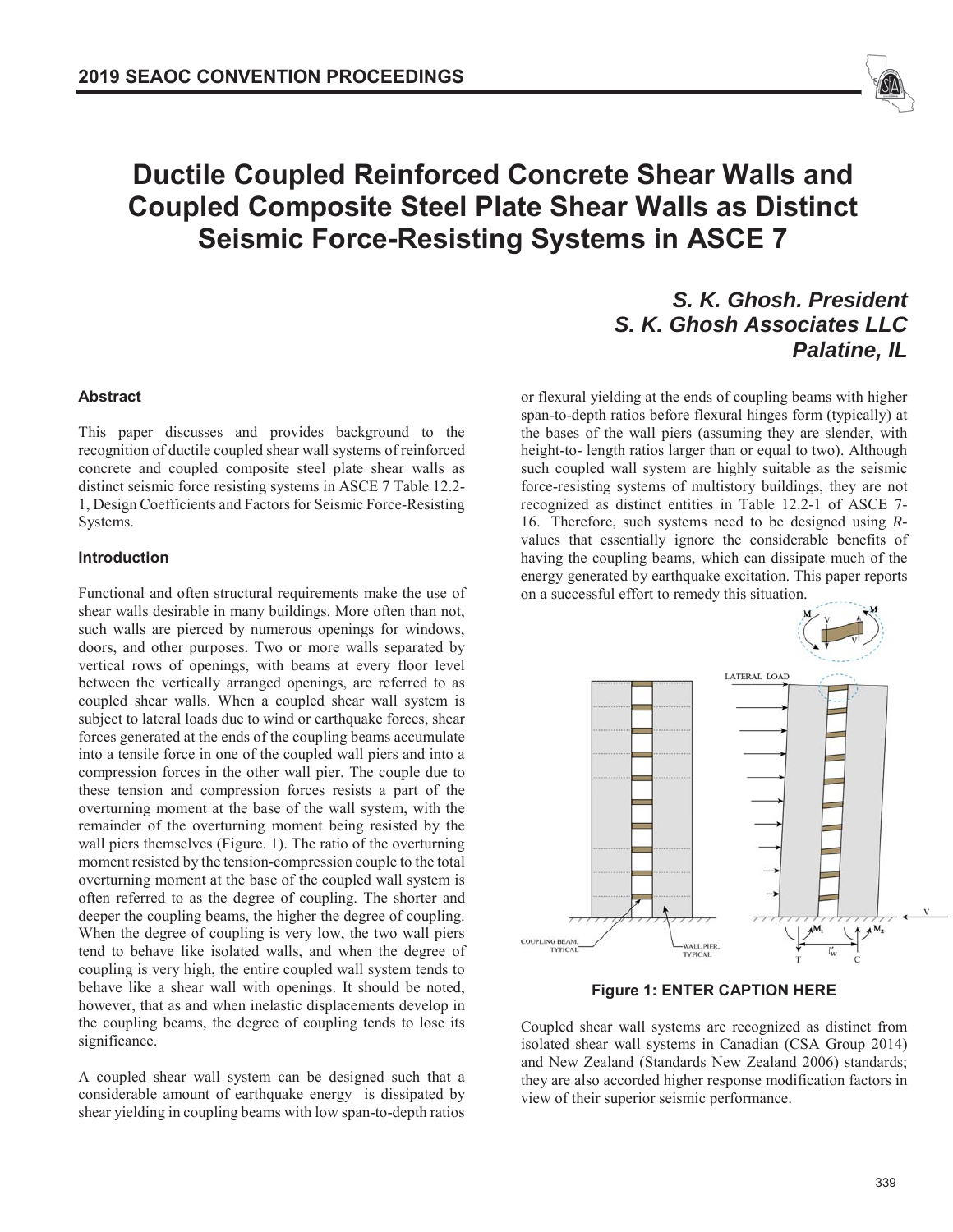#### **Ductile Coupled Structural (Shear) Wall System of ACI 318-19**

Bertero wrote in 1977 (Bertero 1977): "Use of coupled walls in seismic-resistant design seems to have great potential. To realize this potential it would be necessary to prove that it is possible to design and construct "ductile coupling girders" and "ductile walls" that can SUPPLY the required strength, stiffness, and stability and dissipate significant amounts of energy through stable hysteretic behavior of their critical regions."

Thus, discussion needs to focus on not on just coupled walls, but **ductile coupled walls** consisting of **ductile shear walls** and **ductile coupling beams**.

In the 2019 edition of ACI 318, a new system definition has been created to recognize the Ductile Coupled Structural (Shear) Wall (DCSW) system. The shear walls in such a system must be special structural walls in conformance with ACI 318-19 Section 18.10 and the coupling beams must comply with the detailing requirements in ACI 318-19 Section 18.10.7. There are additional important considerations.

The performance objective of the ductile coupled shear wall system is for the majority of energy dissipation to occur in the coupling beams. This is analogous to strong column weak beam behavior in moment frames. Studies were conducted Magnusson Klemencic Associates (MKA) to identify system characteristics that lead to coupling beam energy dissipation of no less than 80% of total system energy dissipation under MCE ground motions. In these studies, non-linear response history analyses were conducted using spectrally matched ground motion records on a variety of coupled shear wall archetypes. Archetypes ranged from 5 to 50 stories in height, and considered a range of longitudinal reinforcement ratios in the coupling beams as well as the shear walls. Results of these analyses are presented in Figure. 2. The x-axis represents the aspect ratio (clear span-to-total depth) of the coupling beams, with D designating a diagonal reinforced beam design and M designating a moment frame beam design. The y-axis is the percentage of total system energy dissipation that occurs in the coupling beams alone. The resulting trend shows an energy "dome" with coupling beams dissipating the majority of system energy between aspect ratios of 2 and 5.

The primary characteristics of such a system were found to be governed by geometry. Squat walls were found to be too stiff to allow sufficient story drift for coupling beams to become inelastic. For this reason, shear walls in the DCSW system need to have total height to length aspect ratio of no less than 2.0. Squat coupling beams were found to over-couple the seismic force-resisting system, and lead to significant energy dissipation in the shear walls. As such, coupling beams in DCSW systems need to have length to total depth aspect ratio of no less than 2.0 in all cases. Very slender coupling beams, designated as having aspect ratio greater than 5.0, are too weak to contribute sufficient hysteretic energy dissipation, and are allowed in no more than 10% of the levels of the building. Lastly, coupling beams conforming to these geometric constraints are required to be present at all levels and are required to develop 1.25*fy* at each end in order to dissipate the intended amount of energy. This last requirement is intended to preclude the use of fixed-pinned coupling beams that have been utilized where insufficient length exists to develop the coupling beam reinforcement into the adjacent shear wall.



**Figure 2: Energy dissipation in coupling beams.** 

As noted earlier, the requirements of the Ductile Coupled Structural Wall system are in addition to those required for Special Structural Walls and Coupling Beams. The final language of the DCSW definition in ACI 318-19 reflects the input of ACI 318 Subcommittee H as well as BSSC PUC Issue Team (IT) 4 on Shear Walls.

#### **Ductile Coupled Structural (Shear) Wall System in ASCE 7**

Issue Team (IT) 4 of the Provisions Update Committee (PUC) of the Building Seismic Safety Council (BSSC) has developed a proposal, now approved, to add three line items to ASCE 7- 16 Table 12.2-1, Design Coefficients and Factors for Seismic Force-Resisting Systems, featuring the ductile coupled wall system of reinforced concrete (Table 1). The line items will be under: A. Bearing Wall Systems, B. Building Frame Systems, and D. Dual Systems with Special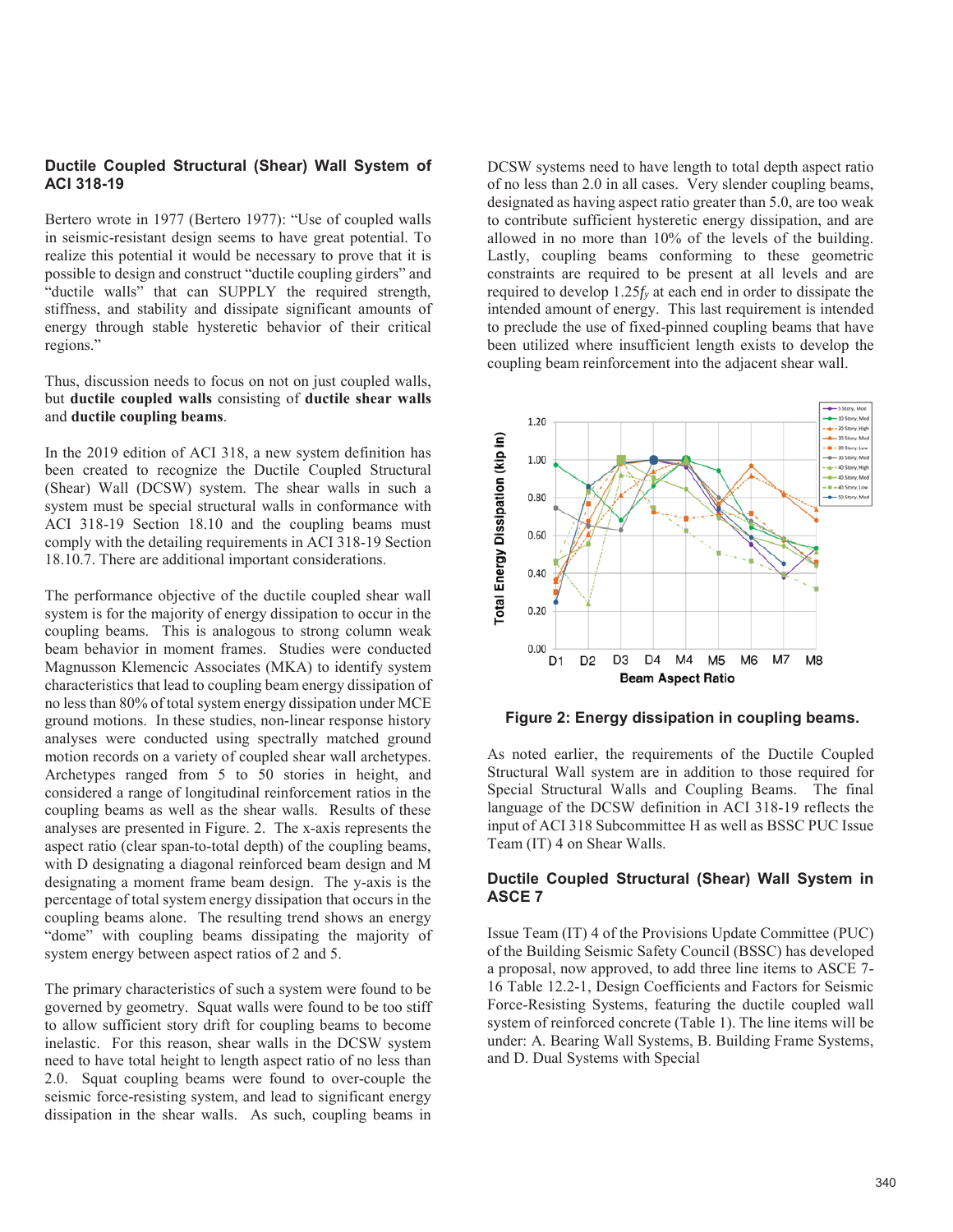| <b>Seismic Force-Resisting</b><br><b>System</b>             | <b>ASCE 7</b><br><b>Section Where</b><br><b>Detailing</b> | $\mathbf R$    | $\Omega_0$     | $C_d$          | <b>Structural System Limitations Including</b><br>Structural Height, h <sub>n</sub> (ft) Limits <sup>d</sup><br><b>Seismic Design Category</b> |             |     |     |             |  |  |
|-------------------------------------------------------------|-----------------------------------------------------------|----------------|----------------|----------------|------------------------------------------------------------------------------------------------------------------------------------------------|-------------|-----|-----|-------------|--|--|
|                                                             | <b>Requirements</b>                                       |                |                |                |                                                                                                                                                | $\mathbf C$ |     |     |             |  |  |
|                                                             | <b>Are Specified</b>                                      |                |                |                | $\bf{B}$                                                                                                                                       |             | D   | E   | $\mathbf F$ |  |  |
| <b>A. BEARING WALL SYSTEMS</b>                              |                                                           |                |                |                |                                                                                                                                                |             |     |     |             |  |  |
| 1. Special reinforced                                       | 14.2                                                      | 5              | $2\frac{1}{2}$ | 5              | NL                                                                                                                                             | NL          | 160 | 160 | 100         |  |  |
| concrete shear walls <sup>g,h</sup>                         |                                                           |                |                |                |                                                                                                                                                |             |     |     |             |  |  |
| 2. Reinforced concrete                                      | 14.2                                                      | 8              | $2\frac{1}{2}$ | 8              | NL                                                                                                                                             | NL          | 160 | 160 | 100         |  |  |
| ductile coupled walls                                       |                                                           |                |                |                |                                                                                                                                                |             |     |     |             |  |  |
| 23. Ordinary reinforced                                     | 14.2                                                      | $\overline{4}$ | $2\frac{1}{2}$ | $\overline{4}$ | NL                                                                                                                                             | NL          | NP  | NP  | NP          |  |  |
| concrete shear walls <sup>g</sup>                           |                                                           |                |                |                |                                                                                                                                                |             |     |     |             |  |  |
|                                                             |                                                           |                |                |                |                                                                                                                                                |             |     |     |             |  |  |
| <b>B. BUILDING FRAME SYSTEMS</b>                            |                                                           |                |                |                |                                                                                                                                                |             |     |     |             |  |  |
| 4. Special reinforced                                       | 14.2                                                      | 6              | $2\frac{1}{2}$ | 5              | NL                                                                                                                                             | $\rm NL$    | 160 | 160 | 100         |  |  |
| concrete shear walls <sup>g,h</sup>                         |                                                           |                |                |                |                                                                                                                                                |             |     |     |             |  |  |
| 5. Reinforced concrete                                      | 14.2                                                      | 8              | $2\frac{1}{2}$ | 8              | NL                                                                                                                                             | NL          | 160 | 160 | 100         |  |  |
| ductile coupled walls                                       |                                                           |                |                |                |                                                                                                                                                |             |     |     |             |  |  |
| 6. Ordinary reinforced                                      | 14.2                                                      | 5              | $2\frac{1}{2}$ | $4\frac{1}{2}$ | NL                                                                                                                                             | NL          | NP  | NP  | NP          |  |  |
| concrete shear walls <sup>g</sup>                           |                                                           |                |                |                |                                                                                                                                                |             |     |     |             |  |  |
| $\cdots$                                                    |                                                           |                |                |                |                                                                                                                                                |             |     |     |             |  |  |
| <b>D. DUAL SYSTEMS WITH SPECIAL MOMENT FRAMES</b>           |                                                           |                |                |                |                                                                                                                                                |             |     |     |             |  |  |
| 3. Special reinforced                                       | 14.2                                                      | 7              | $2\frac{1}{2}$ | $5\frac{1}{2}$ | NL                                                                                                                                             | NL          | NL  | NL  | NL          |  |  |
| concrete shear walls <sup>g,h</sup>                         |                                                           |                |                |                |                                                                                                                                                |             |     |     |             |  |  |
| 4. Reinforced concrete<br>ductile coupled walls             | 14.2                                                      | 8              | $2\frac{1}{2}$ | 8              | NL                                                                                                                                             | NL          | NL  | NL  | NL          |  |  |
|                                                             |                                                           |                |                |                |                                                                                                                                                |             |     |     |             |  |  |
| 5. Ordinary reinforced<br>concrete shear walls <sup>g</sup> | 14.2                                                      | 6              | $2\frac{1}{2}$ | 5              | NL                                                                                                                                             | NL          | NP  | NP  | NP          |  |  |
|                                                             |                                                           |                |                |                |                                                                                                                                                |             |     |     |             |  |  |
| $\cdots$                                                    |                                                           |                |                |                |                                                                                                                                                |             |     |     |             |  |  |

# **Table 1: Addition of Reinforced Concrete Ductile Coupled Walls to ASCE 7-16 Table 12.2-1**

Moment Frames. Based on a FEMA P-695 study,  $R = 8$ ,  $C_d =$ 8, and  $\Omega$ <sup> $0$ </sup> = 2.5 have been proposed in all the line items. The height limits are the same as for corresponding uncoupled isolated wall systems. It will be possible to increase the 160-ft height limit to 240 ft for buildings without significant torsion, because ASCE 7-16 Section 12.2.5.4 will be made applicable to these systems. A minimum height limit of 60 ft has been imposed on seismic force-resisting systems featuring the

ductile coupled walls because this system is simply not efficient for low-rise multistory buildings. Several changes made in ACI 318-19 for the design and detailing of special structural walls were implemented in the design of the prototypes for the FEMA P-695 study.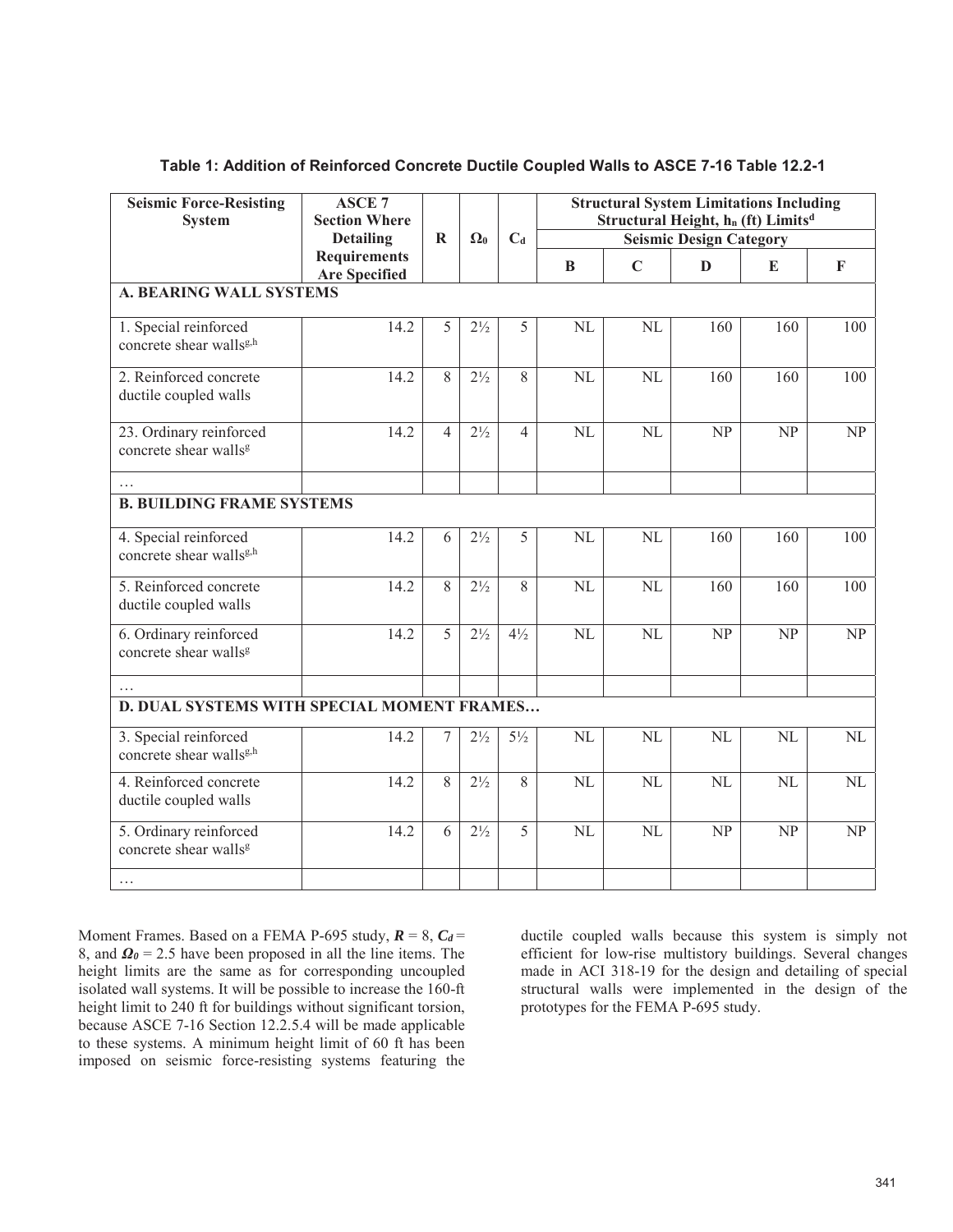

**Figure 3: Archetype floor plans and typical wall elevation view**

## **FEMA P695 Studies Involving Ductile Coupled Structural (Shear) Walls**

The proposed response modification factors for seismic forceresisting systems featuring the ductile coupled shear walls of reinforced concrete were validated using the FEMA P695 methodology (FEMA 2009). A series of forty-one coupled wall archetype buildings were designed for Seismic Design Category D in conformance with the most recent provisions of ASCE 7-16 and ACI 318-19. The archetypes considered addressed a range of variables expected to influence the collapse margin ratio, with the primary variables being building height (i.e., 6, 8, 12, 18, 24, and 30 stories), wall cross section (i.e., planar and flanged walls), coupling beam aspect ratio  $(\ell_n/h)$  ranging from 2.0 to 5.0, and coupling beam reinforcement arrangement (diagonally and conventionally reinforced). The range of variables was chosen considering those used to define a ductile coupled structural wall system in ACI 318-19. The archetypes were optimally designed to have the minimum wall area (length and thickness), which is governed by shear amplification and the requirement that the nominal shear stress in walls sharing a common shear force not exceed a value of  $8\sqrt{f'_c}A_{cv}$ . Typical floor plans and a wall elevation view are presented in Fig. 3.

Important design considerations adopted in the FEMA P695 study included four ACI 318-19 changes. The wall piers were designed per ACI 318-19 Section 18.10.3 considering wall shear force amplification by a factor of up to three, in an effort to reduce the likelihood of shear failure preceding flexural failure. Moreover, the wall drift capacity was checked per ACI 318-19 Section 18.10.6.2, to verify that wall piers have

sufficient drift capacity to resist Design Earthquake (DE) demands with a low (roughly 10%) probability of strength loss. Other implemented ACI 318-19 changes include ACI 318-19 Section 18.10.6.4, which requires improved wall boundary and wall web detailing (i.e, overlapping hoops if the boundary zone aspect ratio exceeds 2:1, crossties with 135-135 hooks on both ends, and 135-135 crossties on web vertical bars) as well as ACI 318-19 Section 18.10.2, which requires minimum wall boundary longitudinal reinforcement in order to limit the potential of brittle tension failures in walls that are lightly reinforced.

A conservative approach was used to define collapse for the FEMA P695 study, i.e., collapse was taken as a 20% drop in lateral strength. This approach is conservative because loss of axial load carrying capacity typically does not occur until lateral strength drops more significantly, e.g., an 80% drop. In some studies, axial failure has been assumed to occur at a specified roof drift ratio, which has been typically defined as 4 to 5% (NIST GCR-10-917-8), whereas, in this study, the conservative approach used resulted in roof drift ratios that were typically not more than 3%.

A system overstrength factor of  $\Omega$ <sub>0</sub> = 2.5 is proposed based on the nonlinear static pushover analysis results indicating that mean overstrength values of the performance groups range from 1.31 and 2.13. The proposed response modification factor  $R = 8$  was validated based on incremental dynamic analysis results indicating that mean Adjusted Collapse Margin Ratio values of the performance groups range from 1.99 to 2.84 corresponding to collapse probabilities of less than ten percent based on using a conservative definition of collapse as noted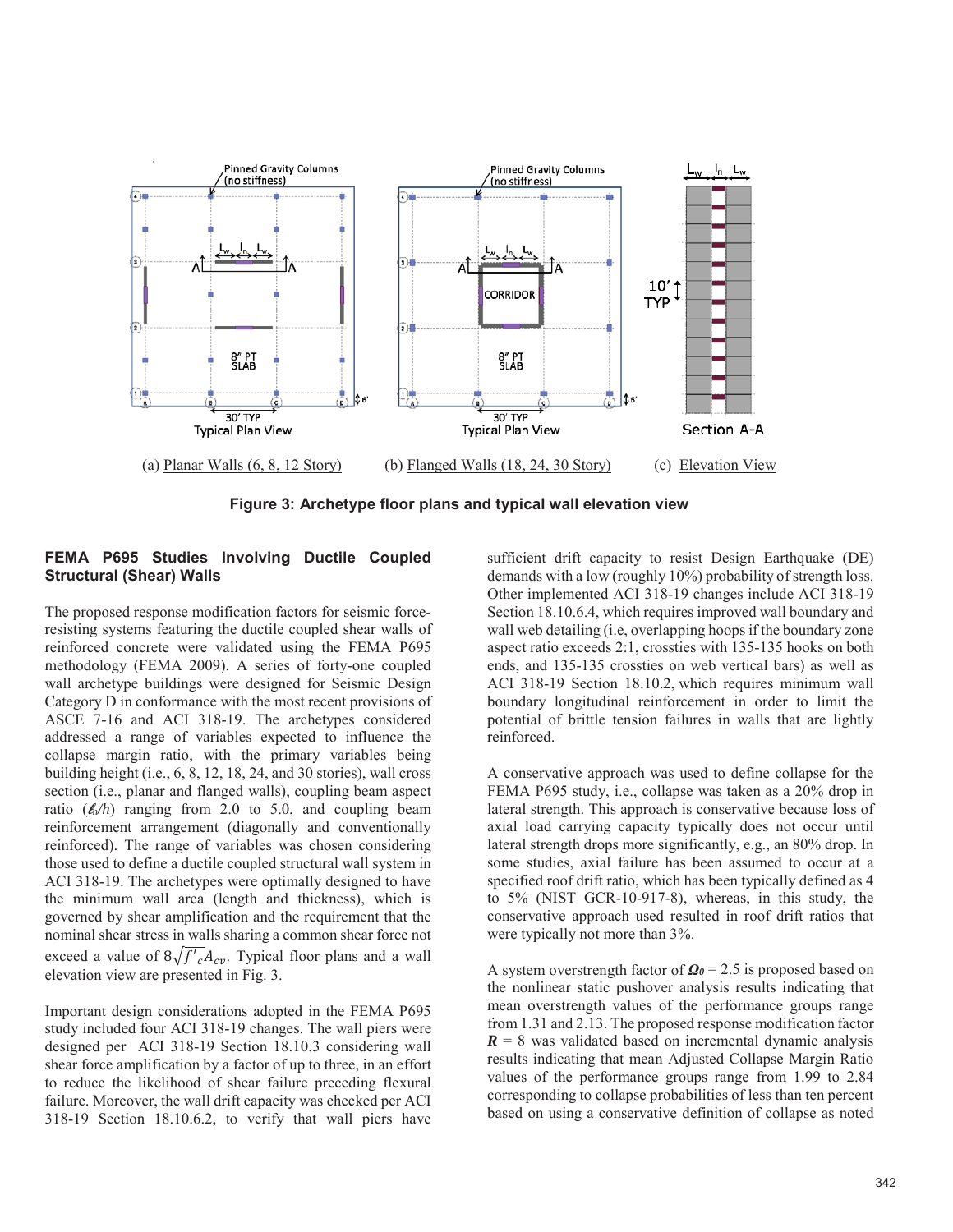in the prior paragraph. The deflection amplification factor of  $C_d = 8$  is proposed based on damping considerations and the assessment of median roof drift responses from design level earthquakes compared to design roof drifts. Overall, results of this study suggest that an overstrength factor  $\Omega_0 = 2.5$  and a response modification factor  $R = 8$  and a deflection amplification factor of  $C_d = 8$  are appropriate seismic design parameters for RC Ductile Coupled Wall systems that are designed per ASCE 7-16 and ACI 318-19 provisions.

A report summarizing the FEMA P-695 study on Reinforced Concrete Ductile Coupled Walls is available (Tauberg et al, 2019).

The proposed seismic response modification factors for RC Ductile Coupled Walls have been validated using the FEMA P695 methodology. The collapse assessment studies include 37 archetype buildings designed for Seismic Design Category D [Dmax per FEMA P695] using ASCE 7-16 and ACI 318-19 provisions including new ACI 318-19 provisions that require wall shear amplification and a check that expected drift capacity exceeds the expected drift demand. The archetypes considered address a range of variables expected to influence the collapse margin ratio, with primary variables of building height (6 to 30 stories), wall cross section (planar and flanged/core), coupling beam aspect ratio  $(l_n/h = 2.0 \text{ to } 5.0)$ , and coupling beam reinforcement arrangement (conventionally reinforced (CR) and diagonally reinforced (DR)). The range of variables was chosen considering those used to define a Ductile Coupled Wall system in ACI 318-19, as noted above.

A conservative approach was used to define collapse for the FEMA P695 study, i.e., collapse was taken as a 20% drop in lateral strength. This approach is conservative because loss of axial load carrying capacity typically does not occur until lateral strength drops more significantly, e.g., an 80% drop. In some studies, axial failure has been assumed to occur at a specified roof drift ratio, which has been typically defined as 4 to 5% (NIST GCR-10-917-8), whereas, in this study, the conservative approach used resulted in roof drift ratios that were typically not more than 3%.

A system overstrength factor of  $\Omega_0 = 2.5$  is proposed based on the nonlinear static pushover analysis results indicating that mean overstrength values of the performance groups range from 1.31 and 2.13. The proposed response modification factor  $R = 8$  has been validated based on incremental dynamic analysis results indicating that mean Adjusted Collapse Margin Ratio values of the performance groups range from 1.99 to 2.84 corresponding to collapse probabilities of less than ten percent based on using a conservative definition of collapse as noted in the prior paragraph. The deflection amplification factor of  $C_d = 8$  is proposed based on damping considerations and the assessment of median roof drift responses from design level earthquakes compared to design roof drifts. Overall, results of this study suggest that an overstrength factor  $\mathbf{Q}_{\theta} =$ 2.5 and a response modification factor  $\mathbf{R} = 8$  and a deflection amplification factor of  $C_d = 8$  are appropriate seismic design parameters for RC Ductile Coupled Wall systems that are designed per ASCE 7-16 and ACI 318-19 provisions.

#### **Composite Steel Plate Shear Walls**



#### **Figure 4: Composite Plate Shear Walls – Concrete Filled**

Composite Plate Shear Wall—Concrete Filled (C-PSW/CF) is an efficient seismic force-resisting system for buildings and is already addressed in ASCE 7-16. Coupled Composite Plate Shear Walls - Concrete Filled (CC-PSW/CF) is a coupledwall system comprised of composite walls and composite coupling beams, for which both walls and beams consist of a concrete core sandwiched between two steel plates that serve as the primary reinforcement, replacing conventional reinforcing bars. These sandwich panels are depicted in Fig. 4. Tie bars connect the two steel plates together and provide stability during transportation and construction activities. After casting, the tie bars become embedded in the concrete infill and provide composite action between the steel and concrete. The coupling beams are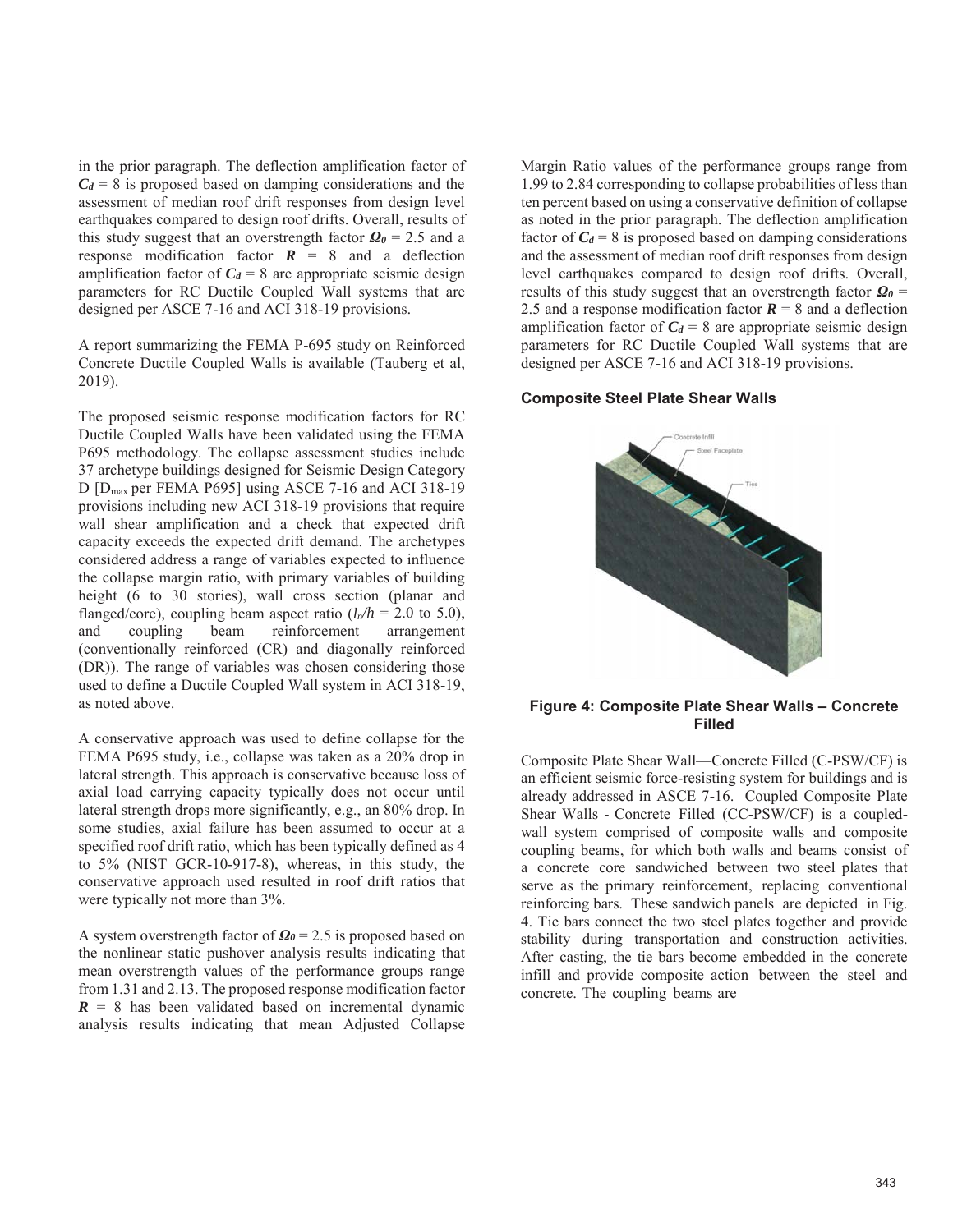| Table 2: Addition of Coupled Composite Plate Shear Walls - Concrete Filled to ASCE 7-16 Table 12.2-1 |  |  |
|------------------------------------------------------------------------------------------------------|--|--|
|                                                                                                      |  |  |

| <b>Seismic Force-</b><br><b>Resisting System</b>                                                                                                                                | <b>ASCE 7 Section Where</b><br><b>Detailing</b><br><b>Requirements Are</b><br><b>Specified</b> | $\boldsymbol{R}$ | $\Omega$                        | $C_d$          | <b>Structural System Limitations</b><br>Including Structural Height, $h_n$ (ft)<br>Limits <sup>d</sup><br><b>Seismic Design Category</b> |    |     |           |     |
|---------------------------------------------------------------------------------------------------------------------------------------------------------------------------------|------------------------------------------------------------------------------------------------|------------------|---------------------------------|----------------|------------------------------------------------------------------------------------------------------------------------------------------|----|-----|-----------|-----|
|                                                                                                                                                                                 |                                                                                                |                  |                                 |                |                                                                                                                                          |    |     |           |     |
| $\cdots$<br><b>B. BUILDING</b><br><b>FRAME</b><br><b>SYSTEMS</b>                                                                                                                |                                                                                                |                  |                                 |                |                                                                                                                                          |    |     |           |     |
| $\cdots$<br>26. Steel special plate<br>shear walls                                                                                                                              | 14.1                                                                                           | $\tau$           | $\overline{2}$                  | 6              | NL                                                                                                                                       | NL | 160 | 160       | 100 |
| 27. Steel and concrete<br>coupled composite plate<br>shear walls                                                                                                                | 14.3                                                                                           | 8                | $2\frac{1}{2}$                  | $5\frac{1}{2}$ | NL                                                                                                                                       | NL | 160 | 160       | 100 |
| $\cdots$                                                                                                                                                                        |                                                                                                |                  |                                 |                |                                                                                                                                          |    |     |           |     |
| <b>D. DUAL SYSTEMS</b><br>WITH SPECIAL<br><b>MOMENT FRAMES</b><br><b>CAPABLE OF</b><br><b>RESISTING AT</b><br><b>LEAST 25% OF</b><br><b>PRESCRIBED</b><br><b>SEISMIC FORCES</b> | 12.2.5.1                                                                                       |                  |                                 |                |                                                                                                                                          |    |     |           |     |
| $\ldots$                                                                                                                                                                        |                                                                                                |                  |                                 |                |                                                                                                                                          |    |     |           |     |
| 13. Steel special plate<br>shear walls                                                                                                                                          | 14.1                                                                                           | 8                | $\overline{2}$<br>$\frac{1}{2}$ | $6\frac{1}{2}$ | NL                                                                                                                                       | NL | NL  | NL        | NL  |
| 14. Steel and concrete<br>coupled composite plate<br>shear walls                                                                                                                | 14.3                                                                                           | 8                | $2\frac{1}{2}$                  | $5\frac{1}{2}$ | NL                                                                                                                                       | NL | NL  | <b>NL</b> | NL  |

built-up steel box sections with concrete infill. Similar to the wall panels, the built-up steel section provides primary reinforcement to the coupling beam. The empty steel modules, including both the walls and coupling beam components, are typically fabricated in the shop, transported to the site, erected, and filled with concrete. The composite walls can be planar, C-shaped, or I-shaped, following the typical geometric configurations of conventional concrete core walls.

# **Coupled Composite Plate Shear Walls—Concrete Filled System in ASCE 7**

Coupled Composite Plate Shear Walls—Concrete Filled (Coupled-C-PSW/CF) are more ductile and have more

redundancy than non-coupled composite plate shear walls, but ASCE currently does not assign them seismic design

coefficients and factors in Table 12.2-1. A second FEMA P-695 study was conducted to substantiate the design coefficients and factors that should be used for such Coupled-C-PSW/CF structures. Adding this as a separate category in Table 12.2-1 is important because modern high-rise buildings often have core-wall systems; many of these core walls could utilize the Coupled-C-PSW/CF. A proposal developed by BSSC PUC IT-4, now approved, adds two line items featuring this system in ASCE 7-16 Table 12.2-1 under Building Frame Systems and Dual Systems with Special Moment Frames (Table 2). *R* = 8,  $C_d = 5.5$ , and  $\Omega_0 = 2.5$  have been proposed in both line items. The height limits are the same as for corresponding uncoupled isolated wall systems. A definition for the Coupled Composite Plate Shear Walls – Concrete Filled system and design and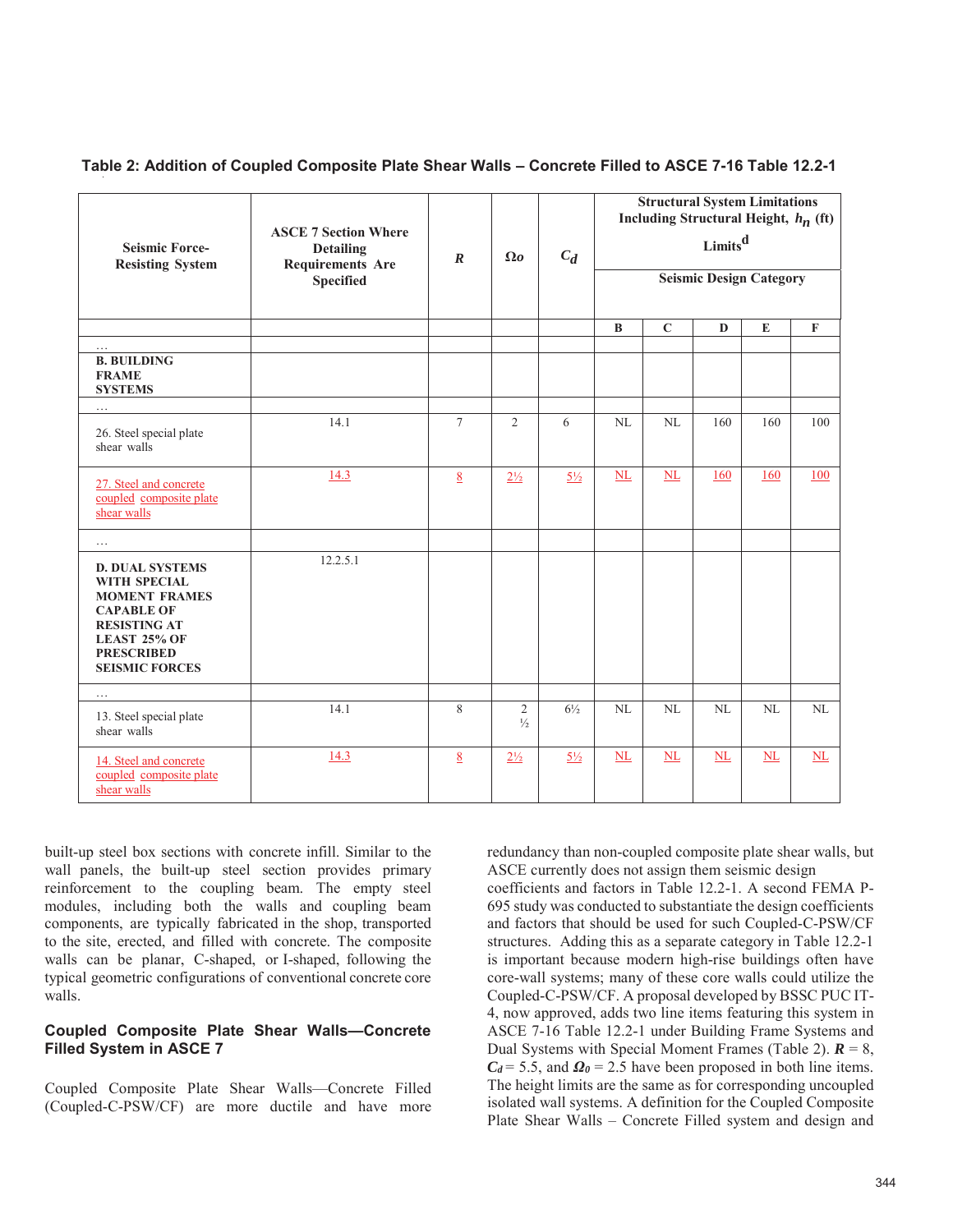detailing requirements for it are so far not given in AISC 360 or AISC 341. IT-4 has proposed and PUC has approved the addition of an ASCE 7 Section 14.3.5, which provides specific provisions for the definition and application of this Coupled-C-PSW/CF system, including details on the design philosophy and limits of applicability. It is anticipated that the provisions in Section 14.3.5 will ultimately end up distributed in AISC 360 and AISC 341 (2022). Rather than construct the requirements in Section 14.3.5 to modify the applicable sections of AISC 360 and AISC 341, it is presented as a completely new comprehensive section in ASCE 7 for maximum clarity.

# **FEMA P695 Studies Involving Coupled Composite Plate Shear Walls—Concrete Filled System**

A draft report summarizing the FEMA P-695 study on Coupled-C-PSW/CF is posted on the following website: http://purdue.edu/CE/Varma/secure (UserName: varmanet - Password: boilerup2019). This comprehensive report outlines the steps of the collapse assessment studies performed that have led to the proposed design provisions presented here. This study consisted of the following steps:

- 1. Development of a thorough set of design requirements prescribed for Coupled-C-PSW/CF. These design requirements are presented in detail in the proposed ASCE 7 Section 14.3.5. Key aspects of the design requirements include:
	- a. Limiting coupling beam span-to-depth aspect ratios to the range of 3 to 5, to ensure flexurally dominant behavior and plastic hinging, and requiring coupling beams with aspect ratio greater than or equal to 3 for all stories of the building, and less than or equal to 5 for at least 90% of the stories of the building.
	- b. Calculation of design demands for the composite walls using a capacity-limited seismic load effect, *Ecl*, obtained considering all the coupling beams developing plastic hinges with capacities of 1.2 times their expected plastic moment;
	- c. Limits on plate slenderness ratio for walls and coupling beam, to ensure development of plastic moment;
	- d. Dimensional constraints, which when combined with the limits on plate slenderness ratio, contribute to ensuring substantial coupling beams sizes and coupling ratios;
	- e. Minimum height-to-length ratio of 4 for each individual wall of the coupled-walls system, to develop flexurally-dominated wall deformations and therefore engage all coupling beams into the system's plastic mechanism;
- f. Requirements for design of steel module under wet concrete condition, that govern the design of ties;
- g. Amplification of calculated shear demand by a factor of 4, then comparison against provided shear strength (note that the shear strength for these walls is large and rarely governs);
- h. Specified minimum plastic rotation capacities for the coupling beams, with adequacy of coupling beam detailing to be based on experimental evidence or demonstrated by other approved methods;
- i. Specified wall-to-foundation connection demand requirements;
- j. Other requirements to achieve consistency with AISC-341 provisions, such as definition of protected zones, demand critical welds, and wall stiffness.
- 2. Design of 3-story, 8-story, 12-story, 18 story, and 22-story archetypes following the above design requirements, each considering 4 different coupled-walls, resulting in a total of 20 different archetypes. The archetypes were designed using an *R* value of 8 and *Cd* value of 5.5. The 3, 8 and 12-story archetype structures used planar composite walls, while the 18 and 22 story archetype structures used Cshaped walls.
- 3. Selection, validation, and calibration of the non-linear models used in the study. The numerical models for the structures accounted for the various complexities of flexural behavior of the coupling beams and composite walls. Two different sets of non-linear models were considered and Incremental Dynamic Analyses (IDA) were performed in parallel, using these two different sets of non-linear models to assess sensitivity of the results. This contributed to enhanced confidence in the results and provided a more robust validation of the proposed design provisions and seismic design coefficients and factors. For the first IDA, walls and coupling beams were both modeled using a fiber model able to capture the effects of concrete cracking, steel yielding, local buckling, concrete crushing, and steel inelastic behavior up to fracture due to cumulative plastic strains and low-cycle fatigue. A thorough set of analyses were performed on example structures to ensure that the mechanics of the cross-section and member behavior were duly captured. For the second set of IDA, a discrete hinge model was used for the coupling beams, while the wall was modeled using a fiber model with effective stress-strain relationships assigned based on 3D finite element analysis results that implicitly accounted for the effects of steel local buckling, yielding and fracture and concrete cracking, crushing and confinement. For both sets of models, the numerical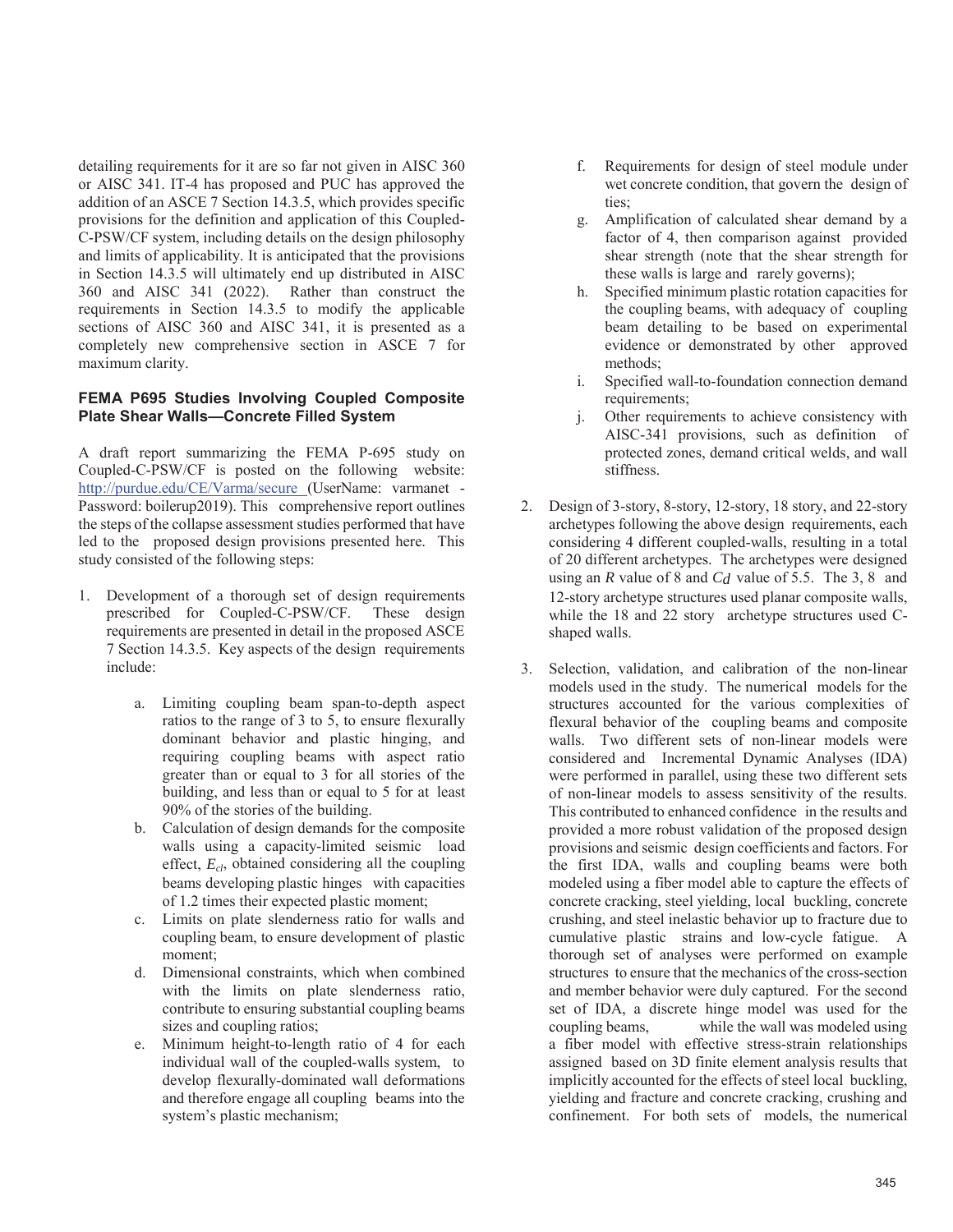models were benchmarked using experimental data available in the literature, and calibrated to match both the experimentally-obtained force-displacement and moment-rotation hysteretic curves, including full stiffness and strength degradation due to buckling, fracture, and other non-linear behavior. Models calibrated on experimental results for planar walls were used for the 3, 8 and 12 story archetypes, and on experimental results for C- shaped walls for the 18- and 22-story archetypes. To further understand the mechanics of seismic response for the structural system, additional studies were performed to track the evolution of damage of selected archetype coupled-walls to identify the onset and full development of key limit states, such as yielding and fracture of coupling beams and walls. Non-linear finite element analyses were conducted in parallel for these selected archetypes to provide greater insights into the ultimate behavior of the structural system, when subject to increasing severity of ground motion excitation.

- 4. Details of the parameters used in all non-linear time history dynamic analyses performed and the IDA for the two sets of non-linear models considered.
- 5. Findings from the Incremental Dynamic Analyses (IDA) performed, and resulting Adjusted Collapse Margin Ratio (ACMR) values for all of the archetypes considered.

Results from the FEMA P-695 studies indicated that all archetypes reached collapse at drifts greater than 5%, but all collapse margin ratios established in this study were conservatively calculated based on results obtained at 5% drift (i.e., at less than actual collapse points). Results of the FEMA P695 studies indicated that collapse margin ratios increased for the taller buildings, which is consistent with the fact that codespecified drift limits governed the design of the 18 and 22 stories archetypes. For all the archetypes considered, the lowest obtained calculated Adjusted Collapse Margin Ratios were 3.55, 3.54, 4.02, 4.75, and 6.5, respectively, for the 3-, 8- , 12-, 18-, and 22-story archetypes for the IDA conducted with the first set of non-linear models; corresponding values of 2.89, 3.04, and 4.28, respectively, were obtained for the 3-, 8-, and 12- story archetypes for the IDA conducted with the second set of non-linear models. All ACMR were calculated for a  $\mu_r$  = 3.0. These ACMRs were compared with the acceptable adjusted collapse margin ratio values of 1.96 and 1.56 for individual archetypes and performance groups, respectively. These values are obtained for a total system collapse uncertainty,  $\beta_{TOT}$ , calculated using a good rating for the design requirements related collapse uncertainity, test data related collapse uncertainity, and modelling related collapse uncertainity (incidentally, the ACMR would have been found acceptable even if the ratings had been -fair, or even mostly  $-poor$ ). Overstrength factors,  $\Omega_0$ , for the archetypes were

found to be on the order of 2.0 to 2.5, and the *Cd* for the archetypes were found to be on the order of 5 to 6. Upon review of response time histories, the large ACMR obtained for overstrength factors of this magnitude were found to be attributable to the considerable period elongation that developed as the coupled beams progressively failed, and the fact that the walls hinged only at their base and had considerable shear strength along their height, precluding storymechanisms.

# **Concluding Remarks**

This paper discusses approved changes in Part 1 of the 2020 NEHRP *Provisions*, which would recognize a ductile coupled concrete shear wall system and a coupled composite steel plate shear wall system as distinct seismic force-resisting systems in ASCE 7 Table 12.2-1.

The NEHRP *Provisions* Part 1 changes are currently being considered for inclusion in ASCE 7-22. Expectations are that the systems will be included in ASCE 7-22 Table 12.2-1.

The ductile coupled concrete shear wall system is defined in ACI 318-19. The coupled composite steel plate shear wall system (Coupled Composite Plate Shear Walls – Concrete Filled) is defined in the new Section 14.3.5, approved for addition to ASCE 7-16 Chapter 14. Section 14.3.5 also provides design and detailing requirements for this system. It is expected that these requirements, possibly with some modifications, will become part of AISC 360 (AISC 2022) and AISC 341 (AISC 2022) and will eventually be deleted from ASCE 7 Chapter 14.

#### **Acknowledgements**

Although my name appears as the author because I chaired Issue Team (IT) 4 of the Provision Update Committee (PUC) of the Building Seismic Safety Council (BSSC), this paper is a compilation of contributions from various participants in the IT-4 effort. David Fields of Magnusson Klemencic Associates contributed the segment on definition of Ductile Coupled Structural Walls. The segment on P-695 studies involving that system is the contribution of Negin Taubert and John Wallace of UCLA. The information presented in the Coupled Composite Plate Shear Walls - Concrete filled is largely taken from the BSSC proposal to place this system in ASCE 7-16 Table 12.2-1. The proposal is primarily the work of Michel Bruneau, University of Buffalo, and Amit Varma, Purdue University. The author apologizes in advance for any distortions that may have crept into the material adopted from the various contributors.